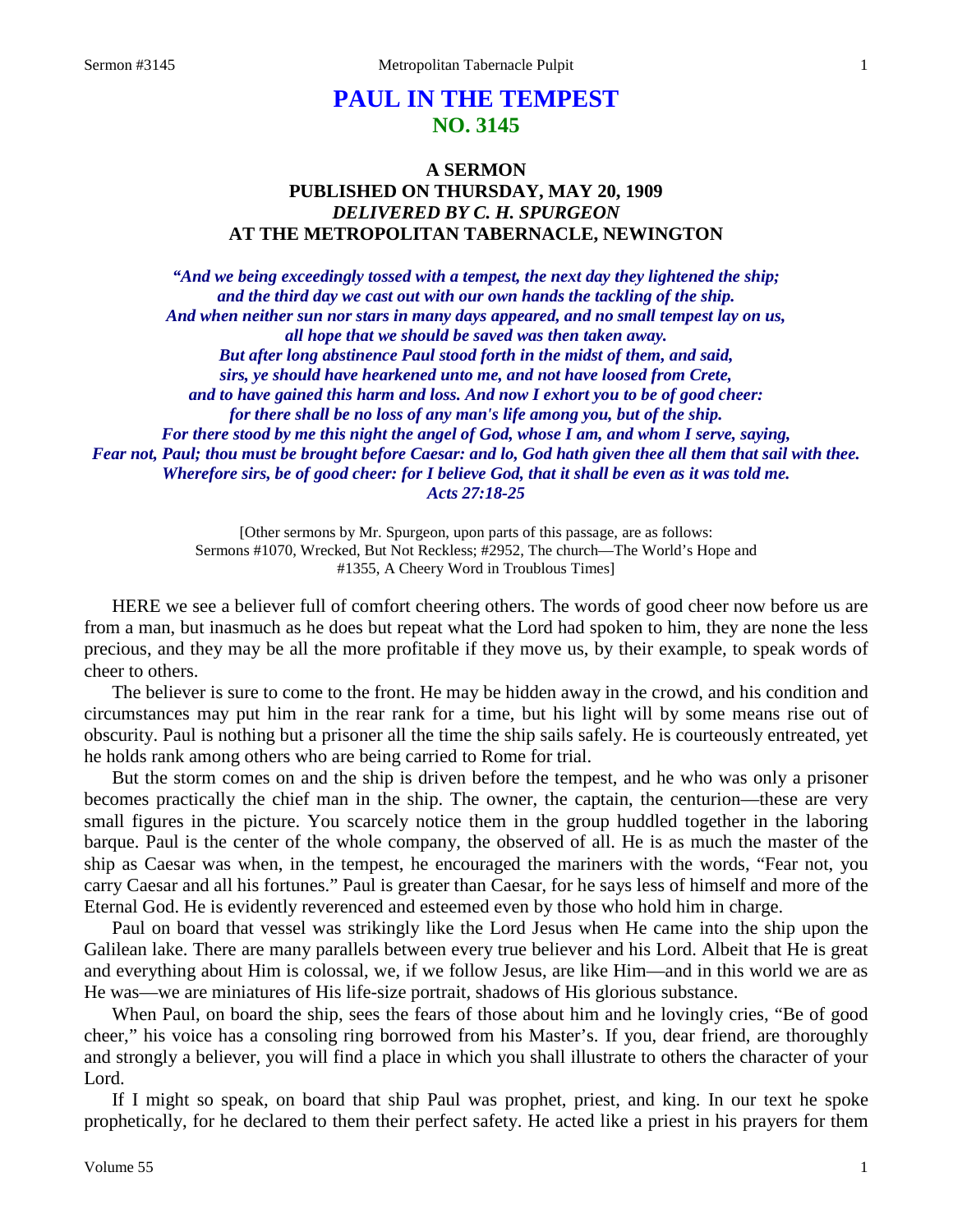all, and I had almost added that, in his breaking of bread, he was dimly like Melchizedek—blessing men and refreshing them with bread and wine.

As for the kingly office, was not Paul truly royal? No mortal brow was ever more worthy of a crown. Amid that crowded ship he was more imperial than Caesar and all on board acknowledged it. They felt constrained to obey him, for he stood superlatively above them all—unassuming, modest, gentle, selfdenying, sympathetic, yet evidently a superior being.

If we had more faith, we would sink in our own esteem, but we should greatly rise in our influence upon others, for we, too, should dwell among men as prophets, priests, and kings. Are not the saints the twice-born of a higher lineage and a nobler race—the excellent of the earth in whom is the delight of holy men?

Let us think for a while of the apostle's character as set forth in his cheery speech and view him under three aspects. First, let us see in him *the avowed believer.* Secondly, let us consider him as *the bold prophet*. Thirdly, as *the sympathetic comforter*. May we, by God's good Spirit, be made to bear each of these characters!

**I.** First, as we read our text, the apostle will be seen as THE AVOWED BELIEVER. Hear him as he says, "*I believe God, that it shall be even as it was told me*."

He commences his statement of his faith by saying that *he believed God*. We cannot have a better basis of faith than that. We must settle in our minds that there is a God, that the Word of God must certainly be true, absolutely infallible, and beyond all question. "I believe God"—if a man can say no more than this, means in the very mildest sense of it, he is on the way towards faith. But he who can say, "I believe God," in such a sense as the apostle intended, has reached to an eminent height of faith and has obtained the elements of spiritual strength.

"I believe God." Sometimes it quite staggers me that it should be difficult for us to believe God. Dear friend, do you not sympathize with me in my wonder? If our hearts and minds were as they should be, faith in God would be a matter of course. And even now, imperfect as we are, it ought to need a crushing argument to persuade us to entertain the slightest doubt of God.

It is most of all surprising that God's children should ever doubt Him—especially those who have been so highly favored as some of us have been. Let preacher and hearer be amazed that we should ever dare to say that we find faith in God to be difficult. It is a grievous imputation upon God when we talk about faith as difficult.

If we were to say of a neighbor, "I find it hard to believe him," I do not know what worse we could say of him. If a child were to say of his father, "You know my father—he is in high repute, but I find it quite a struggle to believe him." What rumors would get abroad! What whisperings! "That man's own child confesses that he finds it hard to believe him!"

Will not this bring forth from us the blush of shame and the tear of repentance, to think that we would ever have spoken thus of God, our Father? Is there any proof of our fall more conclusive than this? Is there any token of the natural depravity of our heart more glaring than that we should be so out of order as to doubt the living God?

Why do we not trust Him altogether and implicitly? How is it that when we get a great promise, we begin to say, "And is this true?" When we come into deep trouble, how is it that we mistrust His goodness? How is it that we do not rest in God in all things great or small? He that is true to His covenant and to His oath will be true in the very jots and tittles of His promises. He that is true to Christ will be true to every member of Christ's body.

He cannot lie. It is impossible that He should deny Himself—ought it not to be impossible for us to suspect Him? The apostle is worthy to be called "the master of the sentences" in this brave utterance, "I believe God." Take this one line to heart, beloved hearer, and repeat it for yourself full many a time, "I believe God." Whatever else you question, always believe God.

*Paul's firm faith was grounded upon revelation*, for he says, "I believe God, *that it shall be even as it was told me*." He believed, then, that God had told him something. He says of a certain "*it*" that it was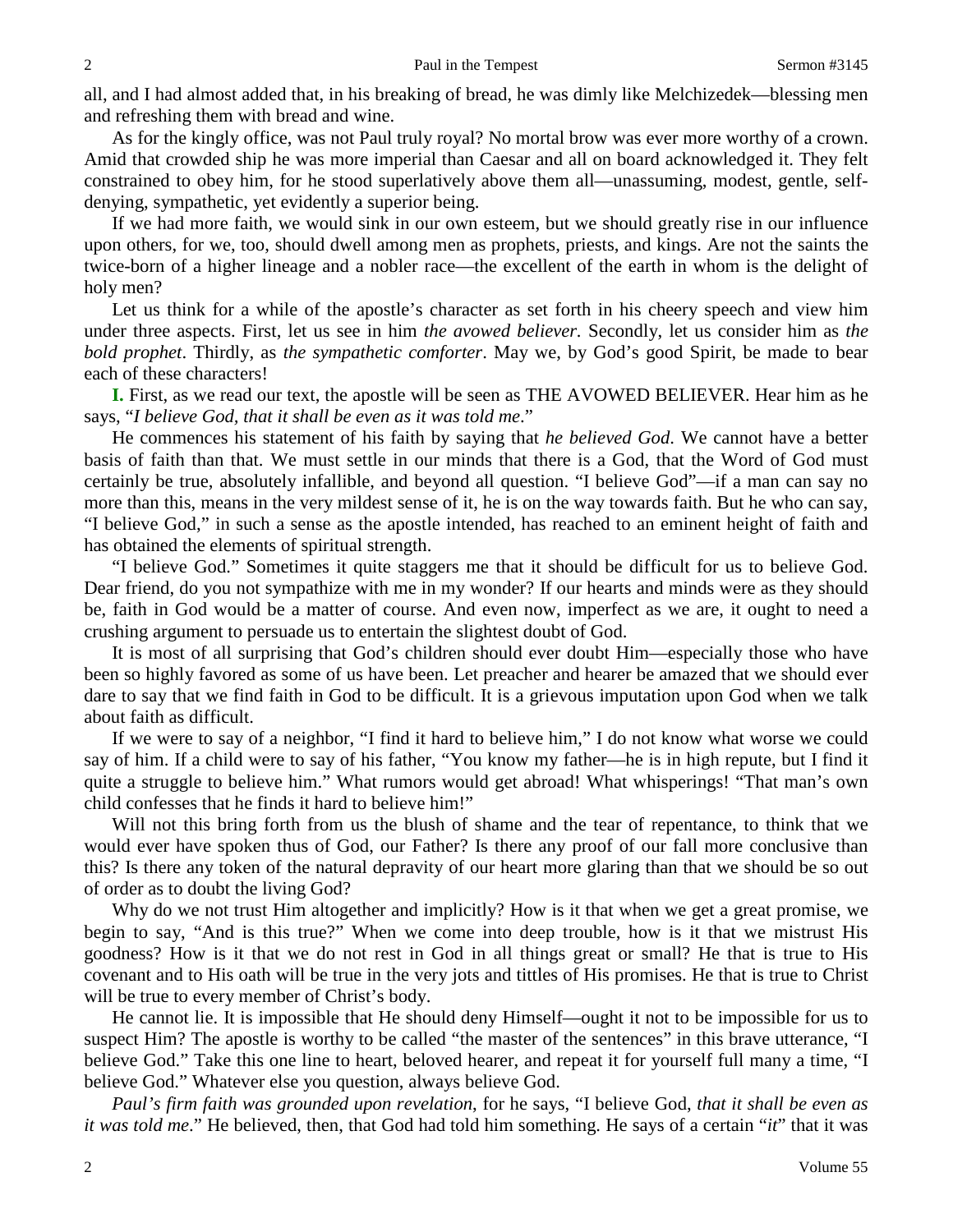Even the word which came on the holy mount in the transfiguration, when Peter and James and John saw Christ in His glory, though it was a true and pure and bright word, yet is it spoken of by Peter as second to the Scriptures. He says, "We have a more sure word of prophecy"—more sure even than speech heard by the ear.

Nothing is so sure as the revelation of the inspired Book. The man who cavils at the inspiration of the Word of God has given up the very foundation of faith. You and I, kind friend, at any rate, are able to say that we believe that God has told us something, for we accept the Bible as His Word to us—even to us.

We are not of those who say of a certain chapter, "That is for the Jews," for in Christ Jesus there is neither Jew nor Gentile, but all the promises are yea and amen in Christ Jesus, to the glory of God *by us*. We are the true Israel who worship God in the spirit and have no confidence in the flesh, and the promises are sure to all the seed. We believe in inspiration and revelation, and we ground our faith thereon, even as Paul did. "I believe that it was told me," is our unmistakable avowal.

Observe carefully that Paul's faith, grounded upon God and the fact of a revelation, went on to *a conviction of the absolute certainty of that revelation, "it shall be even as it was told me*." "*It* shall be." You can apply this to everything that God has told you. Whatever promise He has made, whatever declaration He has set forth in His Holy Word, *it* shall be even as *it* was told you.

Just as when the press comes down upon the paper, the type leaves its own impress in each line and letter, so shall the eternal purpose and promise of God leave its impress in your life and mine, fulfilling in actual fact all that the Lord God has promised. We shall try the Word and we shall prove it true. We shall expect the promise to be faithful and we shall find it so. "It shall be *as it was told me*."

There shall be no errata at the end of the chapter, no emendations and obliterations. What God has written He has written, and it must be even so. Augustine wrote confessions and retractions at the close of his life—but not so Augustine's God.

At the last day, when the roll of history shall be complete, and "finis" shall be put to it, it will tally with the forecasts of God's Word in every respect. Has He said and shall He not do it? Has He spoken and shall it not come to pass? Heaven and earth shall pass away, but God's Word shall never pass away. Here is the joy of the believer—he can say, "I believe God, that it shall be even as it was told me."

*The faith of Paul was most blessedly comprehensive*. I want you all to note that fact, for God had told him that He had given him all them that sailed with him, and he believed it for their comfort. It is a great thing for faith to make a sweep as wide as God's Word.

I have known some to whom God has said, "Believe on the Lord Jesus Christ, and thou shalt be saved, *and thy house*." And they have only gone as far as, "thou shalt be saved," and according to their faith it has been to them. As yet, they have not believed the other three words, "and thy house." And when their children grow up and grieve their hearts by their ill manners, what is the cause of it but the parents' unbelief? If we have not prayed believingly for our children, is it any marvel that they are not saved?

It often comes to pass that, by clipping a promise, we shear off a blessing which we might have had if our faith had accepted the Sacred Word in its entirety. Oh, for a comprehensive faith as to all that is in the gracious covenant! Have you looked long enough at the promise to see all that is in it? What sheaves of blessing are tied up in a single promise, though it may only consist of a dozen words!

I like to make up my troubles into bundles. Do you ever do that? If a man has nine, ten, twelve, fourteen parcels to carry, they may be all little ones, but what a worry they are to him! Here are some in this pocket, and some in that—and they are more than he can manage, for they drop about everywhere. If he is a wise man, he finds a bag, and puts the separate items together. True, they are no lighter, but they are much easier to carry.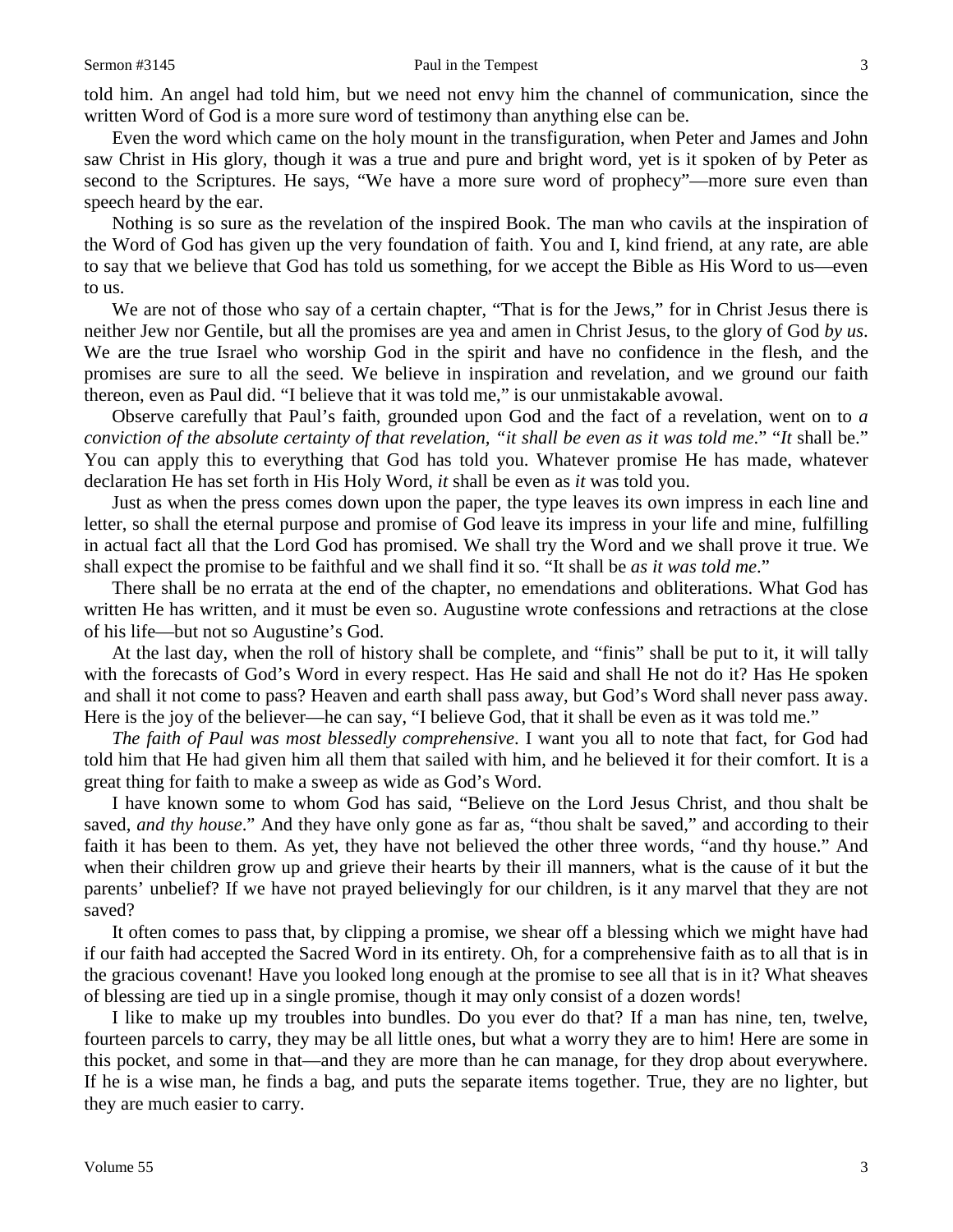Bind your troubles into one burden and then roll it upon the Lord. With your mercies, do just the opposite—cut the string and open the package—they will be no more, but they will give you more joy as you count them and examine them one by one. Take care that your faith grasps the whole mass of blessing stored away in the promise, and mind that you believe that it shall be even as God has told you.

Further, note that Paul believed this when, to outward appearance, "all hope that they should be saved was taken away." *Paul's faith hoped against hope*. When Hope mourns, "I cannot find rest for the sole of my feet," Faith cries, "Use your wings." When there seems nothing for Faith to rest on but the bare Word of God, then Faith is glad, for now she can commune with her Creator without being entangled by outward means and instrumentalities.

Did not the Lord hang the world upon nothing but His Word? And cannot we hang our souls there too? It is grand to stand like the arch of heaven, unpillared, and yet unmoved, resting only upon the invisible God. Only, did I say? Is not that resting upon everything that is worth trusting since God is all in all?

Before we leave this point, we ought to notice that while Paul thus believed God, that it would be as it was told him, *he very plainly and boldly expressed this faith*. He did not conceal his confidence, but he proclaimed it even before those who did not share his belief. No matter whether they could sympathize with him or not, he spoke out boldly. He did not cast pearls before swine by needlessly parading his faith, but as it was necessary to speak of it for the comfort of others, he did not hesitate for a single moment, but confessed, in the hearing of soldiers and sailors, "I believe God."

Nowadays, people are so dreadfully modest that they are afraid to glorify God. God save us from such cowardice! Infidelity brawls in every street—shall faith be dumb? If you believe, there is at this time a grave necessity that you should declare your faith, for unbelief is rampant.

Look at the high-class reviews, look at popular literature—these things reek with unbelief of the worst kind. Alas that ever it should come to this—that men who call themselves Christians should lend their pens to suggest and spread infidel principles and even enter into pulpits to insinuate mistrust of the verities which they were ordained to preach!

Honesty seems to have fled from the earth and men have lost all conscience. Let us who believe in God speak out at once, though men will call us narrow-minded, destitute of culture, incapable of enlarged views, and other pretty things. What does it matter what they say? All that they say or insinuate should only make us the more vehemently declare, "I believe God."

Why, it has become a rare thing to meet a man who believes anything now, for the reputed wise man of the period is he who says, "I do not believe in anything in particular. I hold certain views, but I am quite prepared to change them, for there is a great deal to be said on the other side." This is not after the manner of Christ, nor according to the ways of the faithful in the olden time, who held fast the form of sound words and were ready to die for the truths which had taken possession of their souls.

It is time now, if ever in the world's history, for those who are believers to speak with all confidence. Fear nothing. Can there be anything to fear in believing God! Can there be any shame in avowing an implicit faith in the God of truth? For my own part, I had rather be ridiculed for bigotry than be applauded for "advanced and liberal views." I would sooner be despised with the orthodox than reign with "the intellectual."

**II.** We have thus gone over Paul's words as an avowed believer, and now we may turn to look at him AS A BOLD PROPHET.

Far be it from any one of us to set ourselves up as prophets, for thereunto we are not called. Yet every truly-instructed Christian is in some sense a prophet, and may prophesy according to the proportion of faith, if he will follow the true method. *Paul was not rash in his prophecies. He confined himself to revelation*. He said, "It shall be." But what shall be? "It shall be as it was told me."

You may always go that length—and you will be to many men a wonderful personage. If you go only as far as that, they will marvel that you dare say, "It shall be even as it was told me." We speak positively where they can only guess and dream. We cannot see behind that veil which hides the future,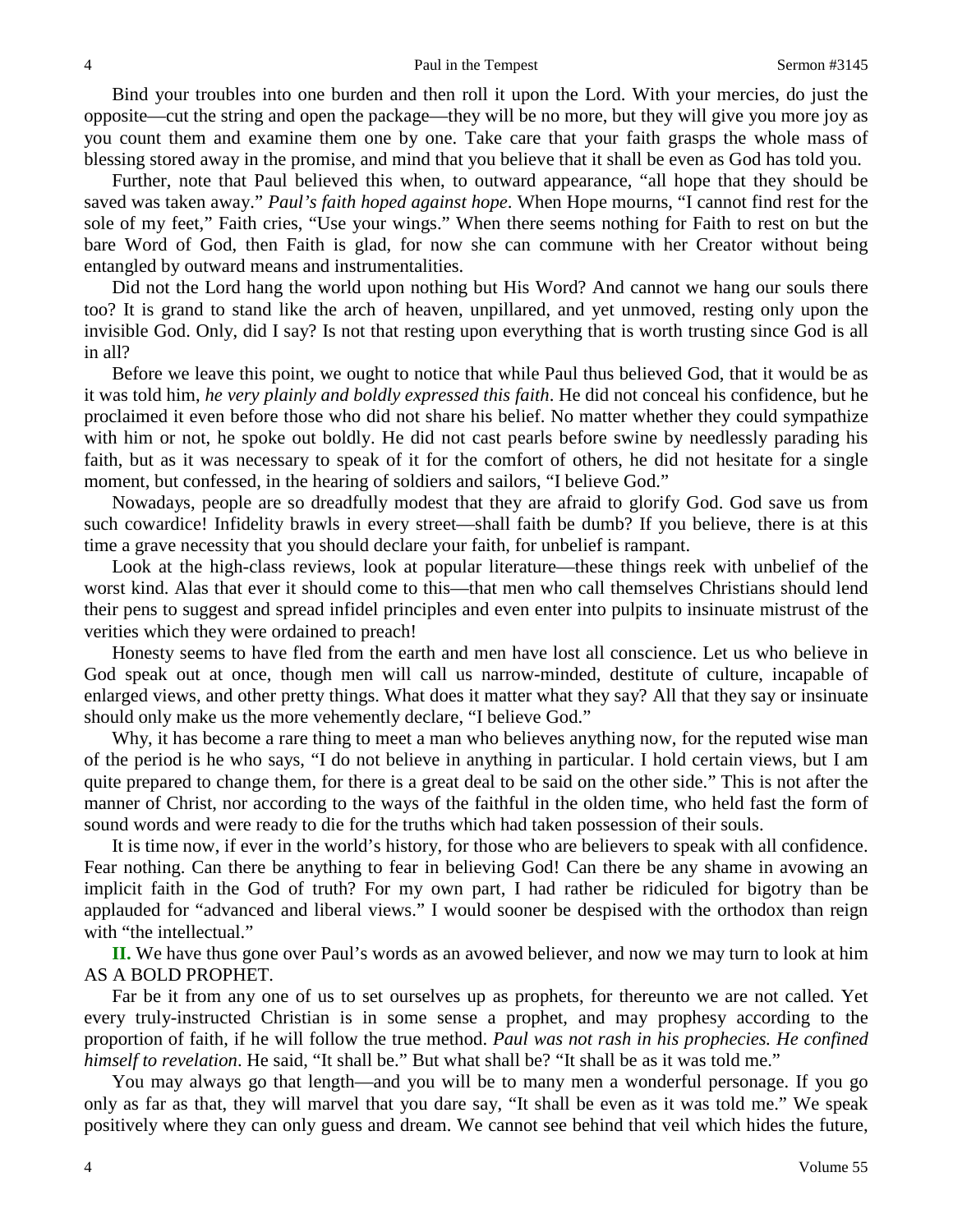but we know what is to come as to some matters, for God has told us, and we can therefore prophesy that it shall be according to His declaration. Learn from Paul not to be a presumptuous dreamer, but a prudent speaker.

*On what he foretold he staked the honor of God*, for he said, "It shall be as it was told me." But why? Because "I believe God." If God be not worthy of belief, then it may not be as it was told me—but His Word must be fulfilled and His promise kept, since He is a faithful God. Never recklessly compromise the honor of God by any rash assertion of your own. But you may always challenge the veracity of God as to His own promises or threatenings, and be quite sure that He will vindicate both Himself and His servant, by making it to be as He told you.

*The apostle uttered this prophecy of his before all that were in the ship*. Most of them were unbelievers, but he boldly said to them, "It shall be even as God has told me." Some of them were his superiors in station—officers of the Roman army—but he told them, "It shall be even as it was told me." It is sometimes hard to confess Christ in polite society, in the presence of those who are considered to be superior persons, but let not any believer in Him yield to fear. Say with David,

## *"I'll speak Thy Word, though kings should hear, Nor yield to sinful shame."*

Paul made his avowal of faith in the presence of very rough men—selfish sailors, cruel soldiers, and criminal prisoners, but what of that? An avowal of faith in God might be made before all the fiends of hell and you could not say a better thing before the angels of heaven. In no place and in no company can the testimony of faith in the living God and His Son, Jesus Christ, be out of place.

Therefore fear not to make it. My friend, make the world conscious of your solemn conviction that God is to be believed. Protest, and so act as a true Protestant. Confess Christ and so be His disciple indeed. Speak like a prophet in the name of the Lord that which He has told you in His Word, and fear no man. Let the fear of God forbid all other fear.

Paul so truly, so practically believed God that *the power of his faith told on all that were around him*. If they did not themselves believe, yet that calm face amid the storm, that practical action in bidding them take bread and eat, that common-sense proceeding in cutting away the boat that the sailors might remain to manage the ship—all this made them see that he was not a man who merely talked of faith, but one to whom believing was part and parcel of his life, the fountain of the common sense which fitted him to be a leader.

He acted like a man who believed in God in a business-like way. Faith was real in him and therefore practical. Many Christians appear to hold their religion as a pious fiction—regarding the promises of God as pretty things for sentimentalism to play with, and His providence as a poetical idea. We must get out of that evil fashion and make God to be the greatest factor in our daily calculations—the chief force and fact of our lives. We must each one boldly act on the conviction that "it shall be even as he has told me."

*Paul was all this while himself in trouble*, for he was in the ship with those whom he comforted, suffering the same discomforts, and yet he said, "I believe God." It is all very fine for one who has a good income, enjoys good health, and is in excellent spirits to sit down by the side of some poor halfstarved woman, who is full of disease and near to death, and say, "My good woman, you should have faith in God."

Do you hear that landsman teaching sailors how to go to sea? That is true faith which believes God when it is *in* the sinking ship, in the same peril and trouble with others, and yet unmoved where they are filled with alarm. How I wish that each of you may be able to believe this!

May God make you to be so far a prophet that you may be prophetic on several points. In the first place, always declaring that God will hear believing prayer, and next, that a wrong thing cannot have the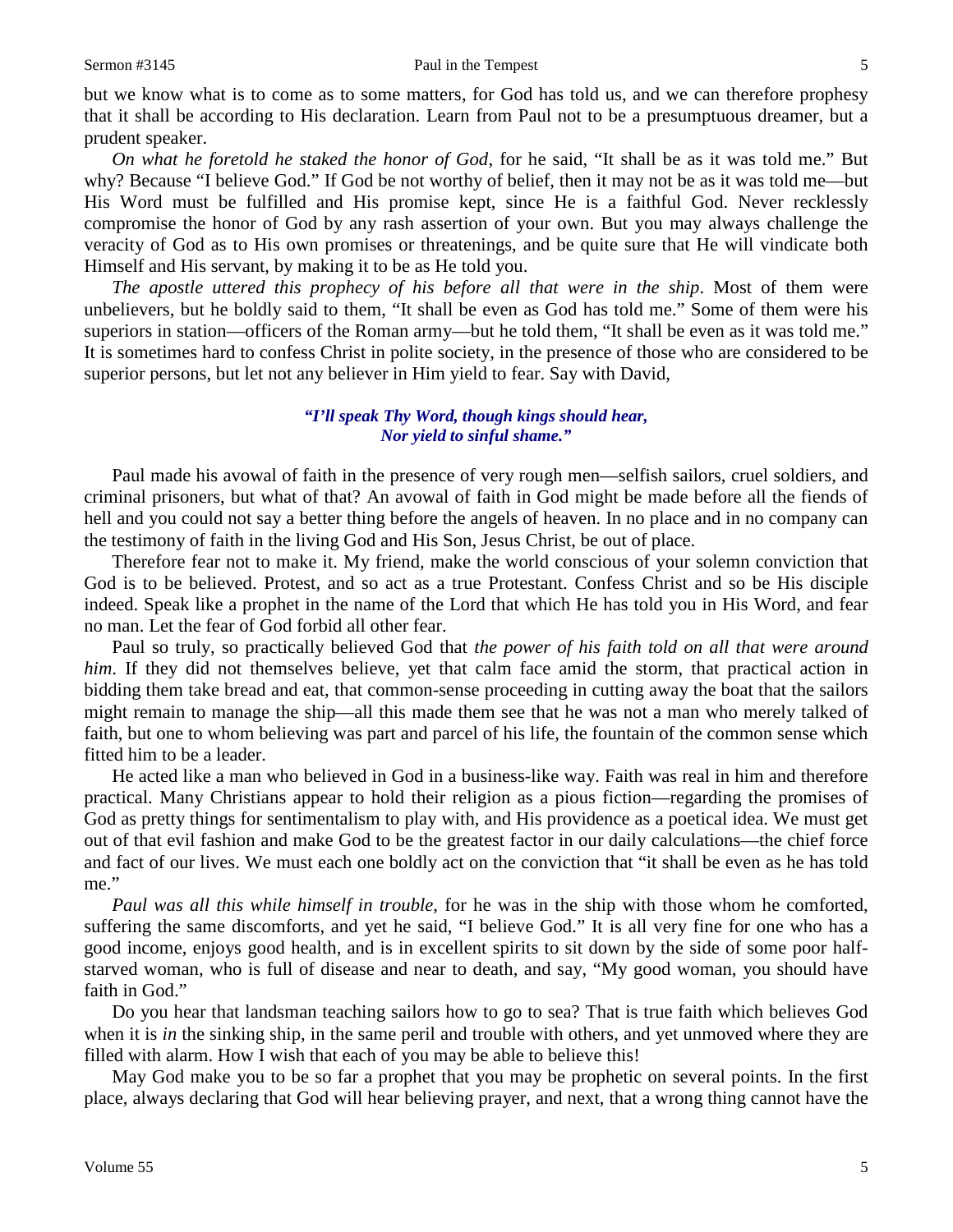divine blessing resting upon it. Be prophet enough to say these two things and act upon them as downright matters of fact.

You can also foretell that, if the Gospel be faithfully and simply preached, with the Holy Ghost sent down from heaven, it will win souls. You may prophesy that and never fail. And you may prophesy, also, that if the biggest sinner in the world will come to Christ, he shall be forgiven. That if the vilest heart will yield itself to the Savior, it shall be renewed. That if the most rebellious and obstinate man that ever lived is touched by the finger of God, and is led to repentance and faith, he is capable of becoming one of the brightest of the sons of God. No one shall ever shame you by proving that you spoke falsely if you speak for God in this fashion. Speak out, then, and banish guilty silence.

**III.** The apostle may be viewed in a third character, as A SYMPATHETIC COMFORTER.

They were all in trouble, for they were all in danger of drowning. The ship was going to pieces, death stared them in the face, dismay was written on every countenance, but Paul says to them, "Sirs, be of good cheer." Doubtless, his cheerful tones and manly voice helped to banish their fears and to prevent a panic.

Beloved Christian friend, should it not be our effort, wherever we are, to make troubled ones happy? Next to loving God, the first duty of a Christian is to spread peace on earth and goodwill to men. Whenever we meet with a person in trouble—I do not mean spiritual trouble only—we should administer relief. Even when we meet with a child who has lost a penny, or has broken a jug, we should take pleasure in soothing its grief. His mother will scold him, so buy him another jug if you can, and try and cheer his little heart. What a mass of happiness you can buy for a few pence, if you will spend them on poor children.

Where money is not needed, you may give sympathy and consolation, and these will be much valued. Do not reply that you are unable to act as a comforter. Learn the art. If you cannot *speak* well, there is a better way than speech. A little child once said to her mother, "Mother, I stopped with Widow Brown, for she said that I comforted her so." "Well, I daresay you did, my dear," the mother replied.

"But Mother, I do not see that I am of any use to her, for I cannot tell her anything—but I put my cheek against hers and when she cries, I cry too—and she says that it comforts her." Exactly so. This little child shall lead us. Herein is wisdom. "Weep with them that weep." You cannot more effectually console them.

Comfort others with the comfort wherewith you yourself are comforted of God, for Paul said, "Be of good cheer. I believe God, that it shall be even as it was told *me*." He had been comforted of the Lord and with this consolation he could cheer others. The Lord grant us grace to be looking out for those who are in any sort of affliction, that we may cheer their hearts.

But let us be doubly watchful over those in spiritual distress. Let no one in our neighborhood ever complain, "No man cares for my soul." Comfort God's people and labor at the same time to win sinners to Jesus—and the love of your heart shall bring untold blessings into your own bosom. Happiness is contagious and the cheerfulness of your piety will be so attractive that the careless and indifferent will be allured to the ways of piety.

Do not run about with ill news, but make your communications joyous by mixing up the glad tidings of salvation with your cheerful daily talk. So shall you imitate your Lord and His apostle by saying, "Be of good cheer."

# **EXPOSITION BY C. H. SPURGEON**

## *PSALM 90 AND ACTS 27:1-26*

(The first of these two expositions belongs to sermon #3142, "Established Work," but there was not sufficient space for its publication there.)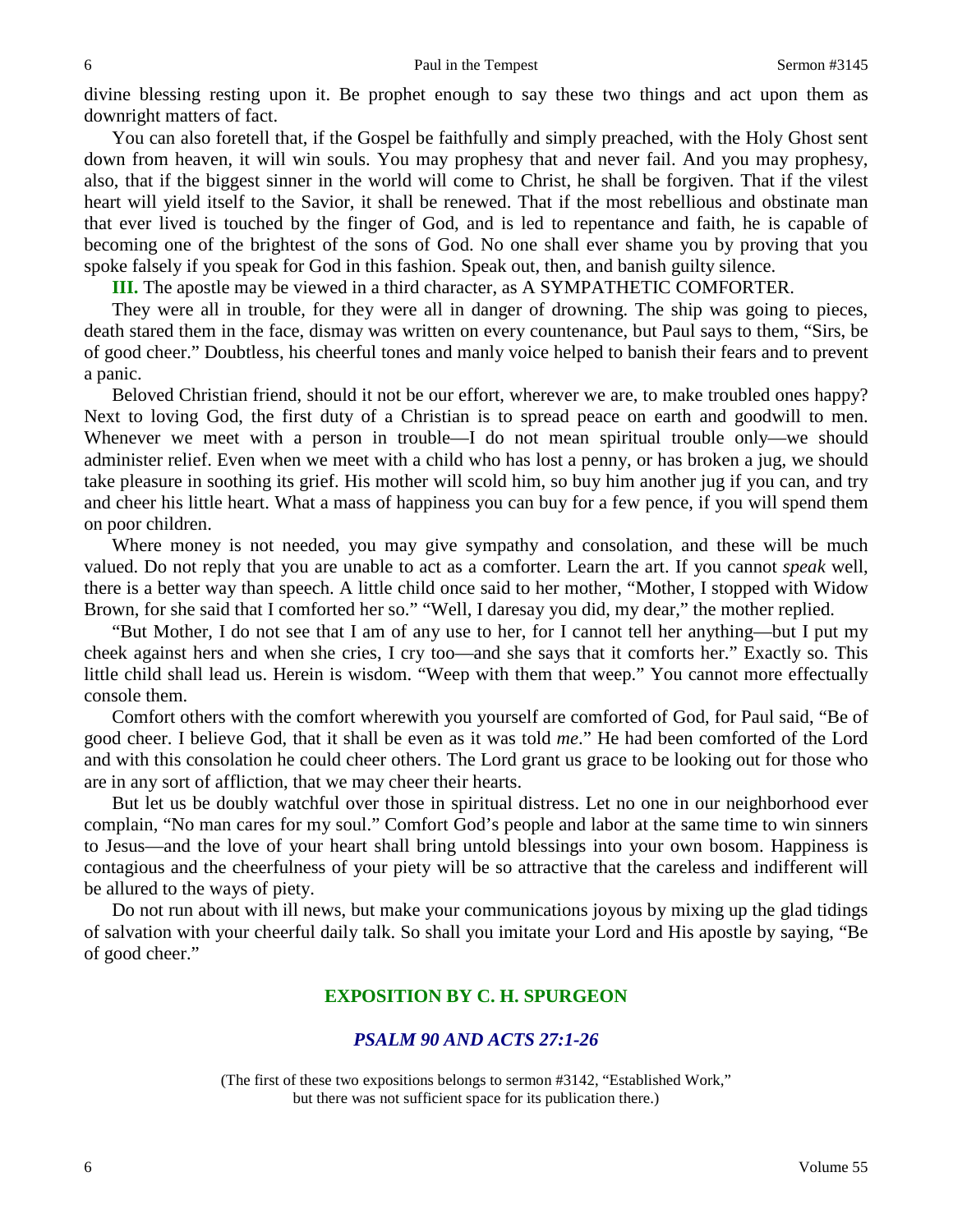Psalm 90 is entitled "A Prayer of Moses the man of God," and it furnishes a suitable prayer for every man of God. Any men of God who have had experience as deep, trying, and varied as that of Moses will be the better able to enter into the spirit of the Psalm.

**Psalm 90:1.** *LORD thou hast been our dwelling place in all generations*. [See sermon #46, The Glorious Habitation]

"This world in which we live is no home for our immortal spirits. You give us habitations for our bodies, but there are no dwelling places for our spirits that are of a nobler order. We dwell in You, O Lord, You are our home. Beneath Your wide wings we find blessed shelter and in communion with You our hearts are kept in perfect peace. Lord, You are the home of Your people in all generations—not only in the generations that are past, when Noah, and Abraham, and Moses, and David, and all Your ancient servants found a refuge in You, but even to this day You are still our strong castle and our high tower, our refuge and place of defense, our dwelling place even in this generation."

## **2.** *Before the mountains were brought forth, or ever thou hadst formed the earth and the world, even from everlasting to everlasting, thou art God*.

When compared with God, those hoary hills are but as infants of a day, and the whole round world itself is but as a new-born child. "From everlasting" has He existed—when all created things slept in His infinite mind like unborn forests sleep in an acorn cup and so on forever, "to everlasting"—when all created things shall have dissolved, when back to nothing this fair world shall have gone—God shall still be the same.

He is a rock that cannot be removed. There is no *terra firma* upon this earth, but while all things are whirling around us, we find a firm dwelling place beyond the stars in the ever-living and immutable JEHOVAH. No man's home is safe unless it is built on something more stable than this poor trembling earth, but he who rests on God, and lives in God, has the best of all habitations wherein to dwell in safety forever.

## **3.** *Thou turnest man to destruction; and sayest, Return, ye children of men*.

Man is mortal, conspicuously so. As we walk about our streets, how we miss our old companions one by one! They have returned to the bosom of mother earth from where they first sprang. The inhabitants of this world seem to pass in procession before our eyes—those who were here a few minutes ago are gone past, and another rank has come, and another, and another, and they will soon all be gone—and we shall be gone too. He, then, who hopes to find a home amongst the sons of men will miss it, but he who makes the eternal God his habitation shall still be at home in the Lord even when wife, and child, and brother, and friend all sleep in the silence of the sepulchre.

## **4.** *For a thousand years in thy sight are but as yesterday when it is past, and as a watch in the night*.

Our measurements of time are nothing to God. There is nothing past and nothing future with Him all things are present in the eternal Now of God. What a wonderful truth this is of the eternal existence of God—and what boundless comfort it brings to the man who feels that this God is his God, his Father, his Friend, and his All-in-All!

# **5-6.** *Thou carriest them away as with a flood; they are as a sleep: in the morning they are like grass which groweth up. In the morning it flourisheth, and groweth up; in the evening it is cut down, and withereth*.

Such is the best estate of man, a field bedecked with daisies, kingcups, and other frail flowers, but the mower's scythe is near—you may hear him sharpening it. And soon, along the sward, all the sons of men shall fall, and you who have found your hope, your heaven, your confidence here—how poor will you be in the end thereof.

But O you who have sent all your heart's desires upwards to your God, you who are living in the future, living in the infinite, how secure are you, for no rust shall fret your gold, no moth consume your garments! You are blessed indeed.

**7.** *For we are consumed by thine anger and by thy wrath are we troubled*.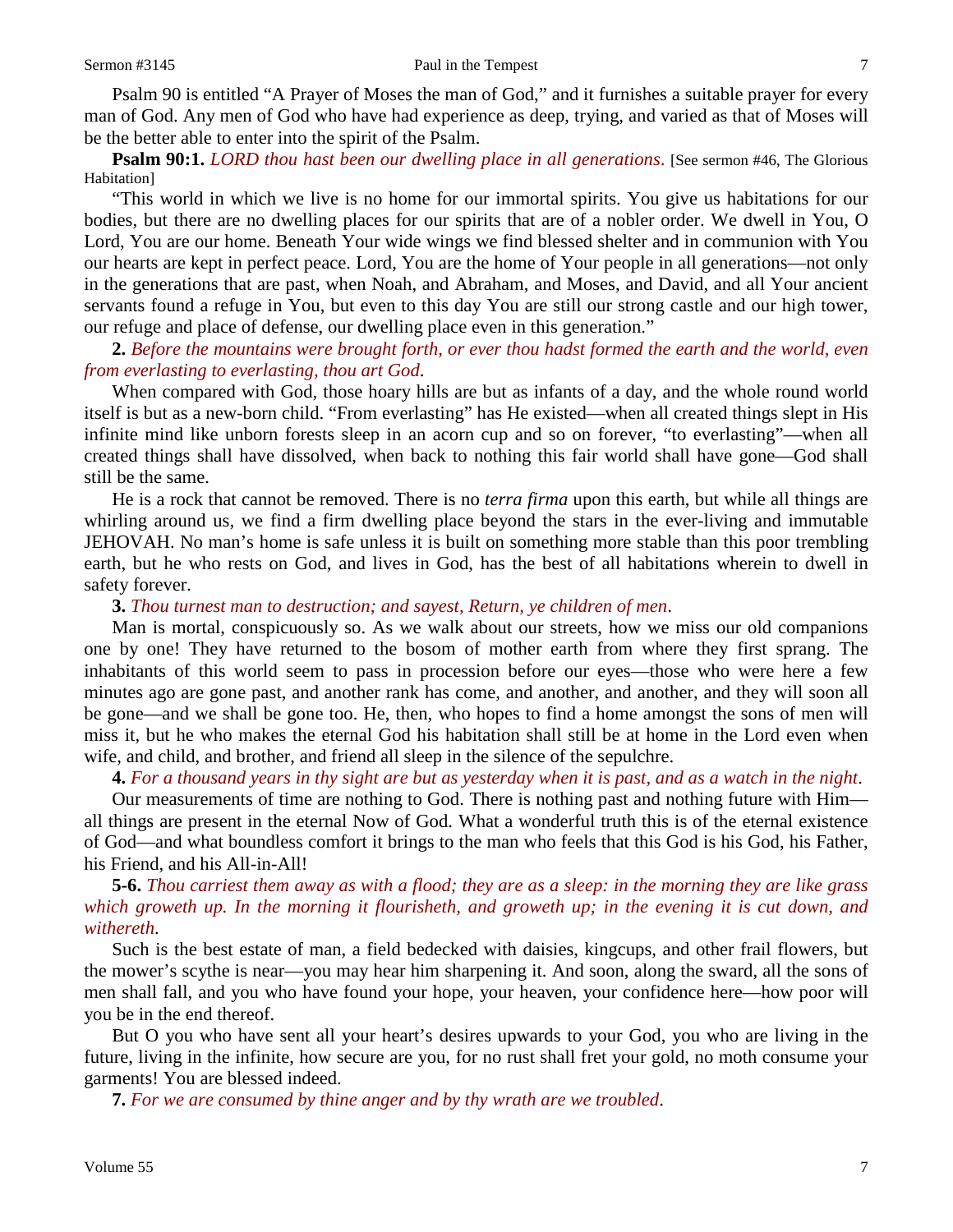Yes, if the Lord lets even a little of His wrath out for a while against His servants, how greatly do we suffer! Blessed be His name, it never is real anger against His own chosen people. He does but hide His love under the form of wrath, just as a father never really hates his child, and even though he is angry with him for his faults, and chastises him, yet there is more love than wrath in every blow of the rod.

Still, it is a sad thing to lose the sense of God's love in the heart—it consumes us and troubles us. We could bear sickness, we could bear slander or persecution, or almost anything but the absence of the light of God's countenance. That is the worst of trials to His children.

**8-10.** *Thou hast set our iniquities before thee, our secret sins in the light of thy countenance. For all our days are passed away in thy wrath: we spend our years as a tale that is told. The days of our years are threescore years and ten; and if by reason of strength they be fourscore years, yet is their strength labour and sorrow; for it is soon cut off, and we fly away*.

A long life or a short life, what a little difference it makes when the last hour comes! The patriarch as well as the child descends to the grave and all, as they sleep in their separate graves, seem only to have lived for a little moment, and then to have passed away.

**11.** *Who knoweth the power of thine anger? even according to thy fear, so is thy wrath.* 

God grant that none of us may ever know experientially the power of His anger. But may we know it, as a matter of faith, so as to tremble concerning it, and so as to flee to Christ to be delivered from it! But what must it really be to feel the power of God's anger! I implore you never to believe any teaching that seems to make God's anger less terrible than you thought it to be. It is not possible to exaggerate here—the power of God's anger is immeasurable, and that is why the power of Christ's atonement is infinite.

#### **12.** *So teach us to number our days, that we may apply our hearts unto wisdom*.

That is the great matter, after all, to get the heart applied to wisdom, to learn what is the right way, and to walk in it in the practical actions of daily life. It is of little use for us to learn to number our days if it merely enables us to sit down in self-confidence and carnal security. But if our hearts be applied to true wisdom, the Lord's teaching has been effectual.

**13-14.** *Return, O LORD, how long? And let it repent thee concerning thy servants. O satisfy us early with thy mercy; that we may rejoice and be glad all our days*. [See sermons #513, The Young Man's Prayer and #2987, The "Beau Ideal" of Life]

Dear young people, here is a suitable prayer for you to present to God, "O satisfy us early with thy mercy." Believe me, there is no joy for a lad like that of loving the Lord Jesus Christ while he is yet young. And O you maidens, there is no fairer jewel that you can ever wear than that of love to Jesus Christ.

> *"'Twill save us from a thousand snares To mind religion young; Grace will preserve our following years, And make our virtues strong."*

And each one of us may pray this prayer. "Lord, now give us Your mercy! If we are unsaved, let us not remain so! If we have lost the comfort of Your presence for a while, restore it to us now! Leave us not long in darkness, but satisfy us early with Your mercy!"

**15.** *Make us glad according to the days wherein thou hast afflicted us, and the years wherein we have seen evil.* [See sermon #1701, Gladness for Sadness]

It is right, then, to pray for joy. Indeed, joy is so conspicuous a blessing to a Christian, it is so closely connected with the healthfulness of all his virtues that he should seek after it until he finds it.

**16.** *Let thy work appear unto thy servants, and thy glory unto their children.* 

"Lord, let us see Your work here! Oh, for Your name's sake, take Your right hand out of Your bosom, and work mightily in our midst! Withdraw not the working of the Holy Ghost from us Your people. Let Your work of conversion, Your work of edification, Your work of the conquest of the world, appear unto Your servants."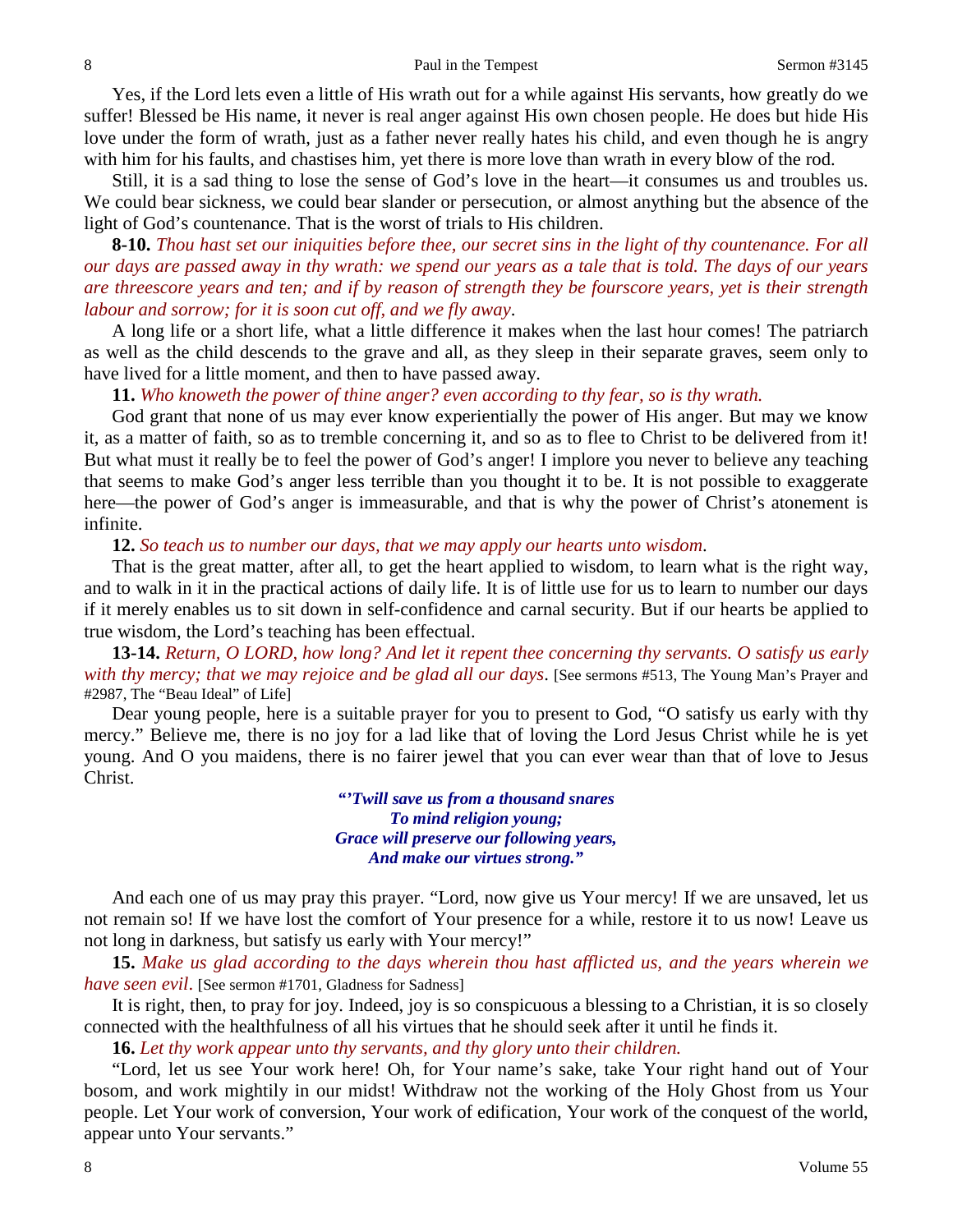**17.** *And let the beauty of the LORD our God be upon us: and establish thou the work of our hands for us; yea, the work of our hands establish thou it*.

"Let not what we do for You fall to the ground like a badly-built wall! Let not our work be consumed in the great testing fire, 'but the work of our hands establish thou it.'"

**Acts 27:1-3.** *And when it was determined that we should sail into Italy, they delivered Paul and certain other prisoners unto one named Julius, a centurion of Augustus' band. And entering into a ship of Adramyttium, we launched, meaning to sail by the coasts of Asia; one Aristarchus, a Macedonian of Thessalonica, being with us. And the next day we touched at Sidon. And Julius courteously entreated Paul, and gave him liberty to go unto his friends to refresh himself.*

Even a Roman centurion could see that Paul was no ordinary prisoner and that it was quite safe to allow him privileges which others might have abused.

**4-12.** *And when we had launched from thence, we sailed under Cyprus, because the winds were contrary. And when we had sailed over the sea of Cilicia and Pamphylia, we came to Myra, a city of Lycia. And there the centurion found a ship of Alexandria sailing into Italy; and he put us therein. And when we had sailed slowly many days, and scarce were come over against Cnidus, the wind not suffering us, we sailed under Crete, over against Salmone; and, hardly passing it, came unto a place which is called The fair havens ; nigh whereunto was the city of Lasea. Now when much time was spent, and when sailing was now dangerous, because the fast was now already past, Paul admonished them, and said unto them, Sirs, I perceive that this voyage will be with hurt and much damage, not only of the lading and ship, but also of our lives. Nevertheless the centurion believed the master and the owner of the ship, more than those things which were spoken by Paul. And because the haven was not commodious to winter in, the more part advised to depart thence also, if by any means they might attain to Phenice, and there to winter; which is an haven of Crete, and lieth toward the south west and north west.*

It was quite natural that the centurion should think that the master and the owner of the ship knew more about seafaring matters than Paul did, but the sequel proved that the apostle knew more than they did, for he had access to information that was hidden from them.

**13.** *And when the south wind blew softly, supposing that they had obtained their purpose, loosing thence, they sailed close by Crete*.

That was not the only voyage that commenced favorably and ended disastrously.

**14.** *But not long after there arose against it a tempestuous wind, called Euroclydon. And when the ship was caught, and could not bear up into the wind, we let her drive*.

Apparently that was the only thing they could do. And at times, we may find that it will be well to follow their example. When we have done our best and can make no headway, we had better commit our vessel to the care of God and "let her drive" wherever He wills.

**16-19.** *And running under a certain island which is called Clauda, we had much work to come by the boat: which when they had taken up, they used helps, undergirding the ship; and, fearing lest they should fall into the quicksands, strake sail, and so were driven. And we being exceedingly tossed with a tempest, the next day they lightened the ship; and the third day we cast out with our own hands the tackling of the ship.*

They used all the means in their power, and evidently Paul and his companions took their full share of the work that had to be done—"we cast out with our own hands the tackling of the ship."

**20-22.** *And when neither sun nor stars in many days appeared, and no small tempest lay on us, all hope that we should be saved was then taken away. But after long abstinence Paul stood forth in the midst of them, and said, Sirs, ye should have hearkened unto me, and not have loosed from Crete, and to have gained this harm and loss. And now I exhort you to be of good cheer: for there shall be no loss of any man's life among you, but of the ship.*